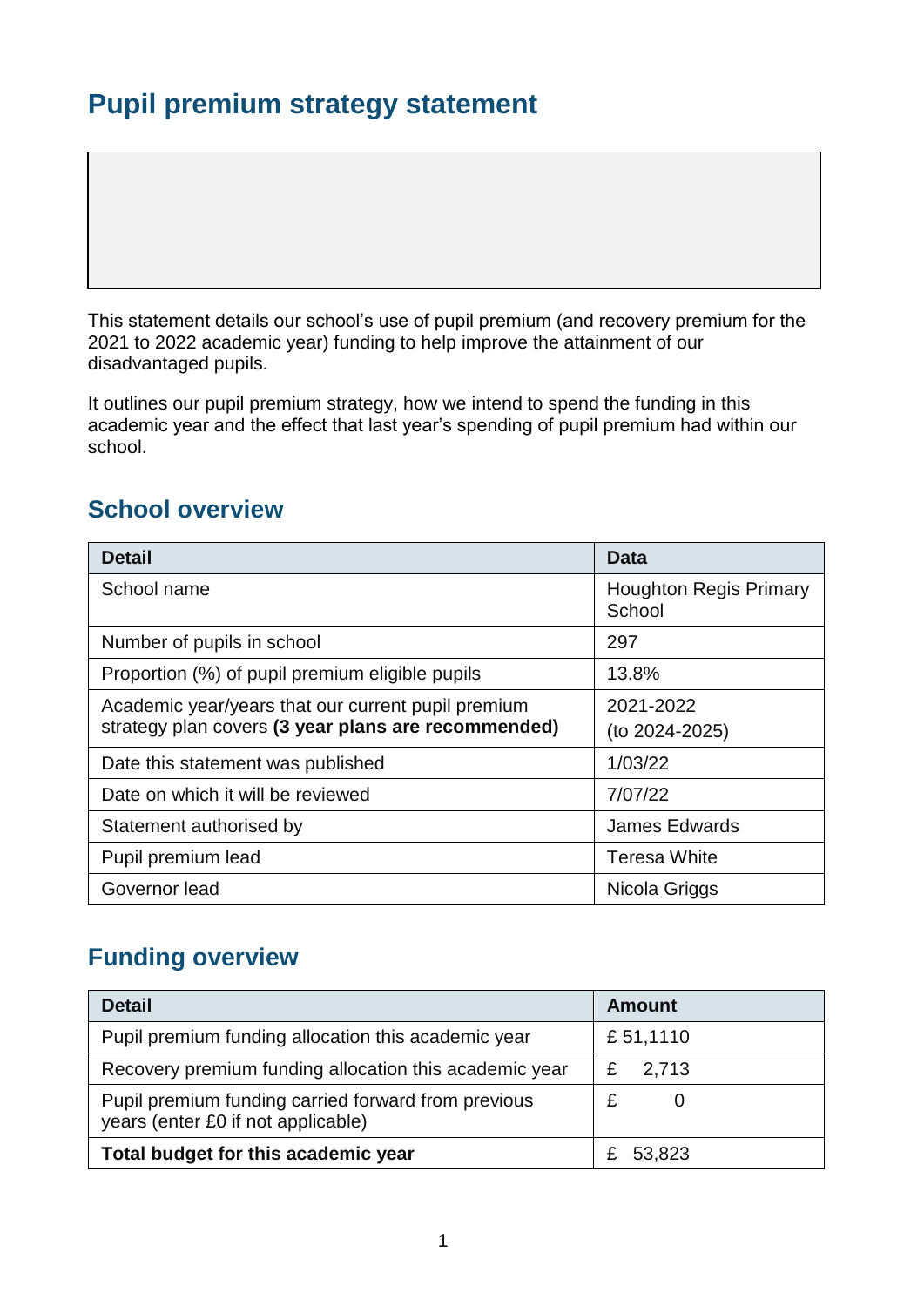# **Part A: Pupil premium strategy plan**

### **Statement of intent**

Our intent for disadvantaged Houghton Regis pupils is for them to have the best possible educational opportunities and life chances. We strive for their opportunities progress and attainment to be at least as good as the most affluent pupils in our community. Our school ethos and motto underlines this intent with our focus on inclusivity and nurture of all pupils.

# **"Where Everyone Matters and Every Day Counts" "Nurturing every child, every day"**

At Houghton Regis we believe that every child matters every day: childhood is not a dress rehearsal and our priority is for our pupils to love learning through an exceptional curriculum which is exciting and constantly developing. We are a values-based school where we provide a happy, safe, positive environment, which nurtures confidence, motivation, independence and personal success for all pupils. We are focused on the development of the whole child and our pupils' progress and well-being is our core purpose at all times. We strive to provide the very best opportunities for the children in our school – academic, artistic, athletic, moral and spiritual regardless of their backgrounds, encapsulated in our vison statement above. We believe that young children learn best when taught using a holistic approach which embraces all subjects across the whole curriculum.

At Houghton Regis Primary, we provide a broad and balanced curriculum for all children, regardless of any disadvantage or challenge that they might face. We recognise the value and contribution that every child can make and are committed to offering an inclusive curriculum to ensure the best possible progress for all children, whatever their specific needs, abilities and background. Working with parents and carers, we strive to ensure that all children make good progress across the school, both socially and academically. We believe that with the right support and encouragement, all children can progress and achieve well at our school.

The ultimate objectives for our pupils who are in receipt of pupil premium are:

#### **To ensure the attendance of pupils in receipt of pupil premium is at least in line with those of peers in school.**

We know that children learn best when they attend school regularly. However, the attendance of the pupil premium group is lower than the attendance of those not in receipt of pupil premium. We will focus on encouraging attendance through meeting the well-being needs of pupils and families, by providing exciting learning including access to outdoor learning and forest school, and through our pupil premium champion and support governor to actively engage with families to encourage good attendance in school.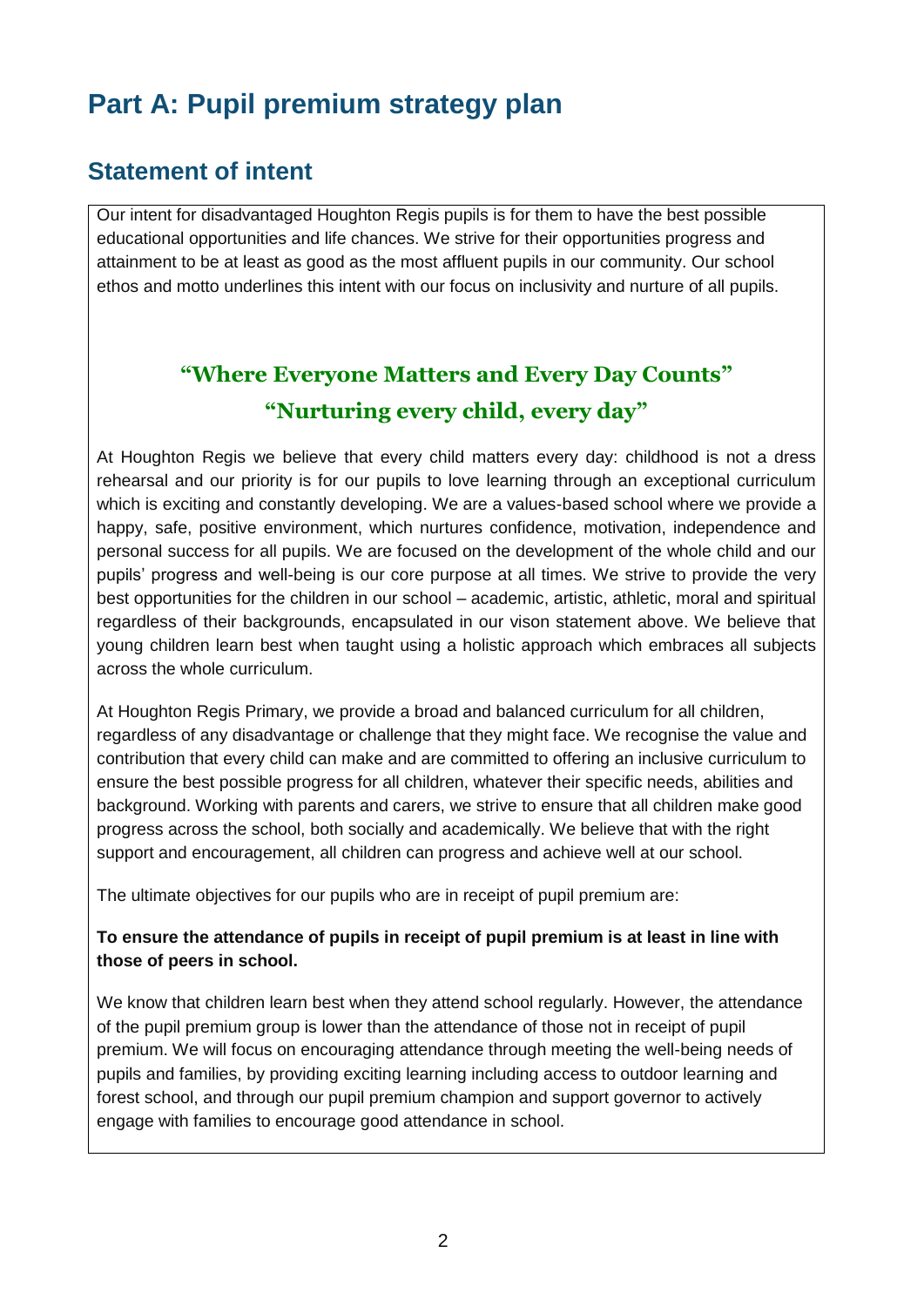**To continue to ensure the outcomes for pupils in receipt of pupil premium are at least in line with those of peers in school across the curriculum**.

Quality-first teaching is supplemented by targeted academic support, integral to wider school plans for education recovery, to enable vulnerable learners and those pupils whose education has been worst affected (including non-disadvantaged pupils) to 'close the gap' in their achievement as a when required. Intervention may support social or emotional needs, as well as academic ones. The effectiveness of teaching and progress is regularly checked through pupil progress meetings and adjustments to provision made accordingly.

#### **Ensure the well-being needs of all pupils in receipt of pupil premium funding are met to ensure they are on track to make or exceed expected progress and attainment.**

At Houghton Regis Primary we know children must be ready to learn by ensuring their personal, social, emotional and developmental needs are met.

Our key guiding principle for our strategy plan is to immerse our disadvantaged pupils in high quality cultural, athletic, sporting, historical and artistic opportunities. This allows them many of the positive benefits that more affluent pupils receive from parents and carers in their day to day lives. This is coupled with our high quality learning and teaching that is available to all pupils.

### **Challenges**

This details the key challenges to achievement that we have identified among our disadvantaged pupils.

| <b>Challenge</b><br>number | Detail of challenge                                                                                                                                                                                                                                                                                                                            |
|----------------------------|------------------------------------------------------------------------------------------------------------------------------------------------------------------------------------------------------------------------------------------------------------------------------------------------------------------------------------------------|
|                            | <b>Attendance</b>                                                                                                                                                                                                                                                                                                                              |
|                            | The attendance of disadvantaged pupils is below that of their peers and<br>a greater proportion of this group are classed as persistent absentees.                                                                                                                                                                                             |
| $\mathcal{P}$              | <b>Outcomes</b>                                                                                                                                                                                                                                                                                                                                |
|                            | Historically disadvantaged pupils attending our school achieve less well than<br>their peers. This can be seen in the historic data for our school in terms of end<br>of KS1 and KS2 outcomes.                                                                                                                                                 |
| 3                          | Weaker well-being and social/behavioural presentation                                                                                                                                                                                                                                                                                          |
|                            | Disadvantaged pupils' emotional well-being and social/behavioural needs<br>affect their ability to engage successfully with all aspects of school life, make<br>progress and attain well. This is because they are less ready to learn than their<br>more advantaged peers. They are less resilient in times of challenge than their<br>peers. |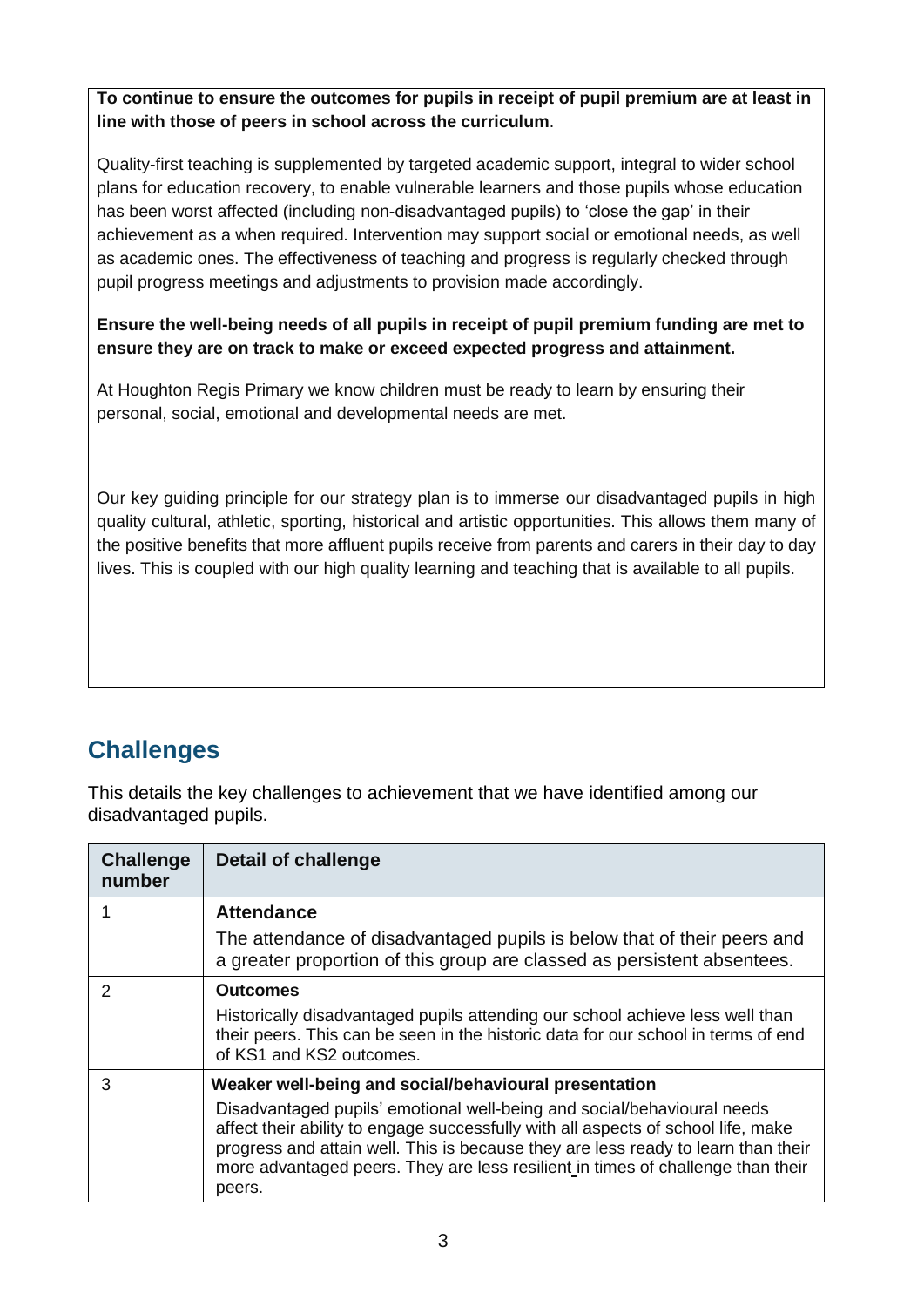| 4 | <b>Greater prevalence of SEND</b>                                                                                                                                                                                                                                                                                                                                                                                                                                                                                                                                                                                                                                                                                                                                                                                                                                                                                                                                                                                 |
|---|-------------------------------------------------------------------------------------------------------------------------------------------------------------------------------------------------------------------------------------------------------------------------------------------------------------------------------------------------------------------------------------------------------------------------------------------------------------------------------------------------------------------------------------------------------------------------------------------------------------------------------------------------------------------------------------------------------------------------------------------------------------------------------------------------------------------------------------------------------------------------------------------------------------------------------------------------------------------------------------------------------------------|
|   | Historically and currently disadvantaged pupils at HRPS have a greater<br>likelihood of also having particular needs. These include pupils with speech and<br>language difficulties, ASD and behavioural needs.                                                                                                                                                                                                                                                                                                                                                                                                                                                                                                                                                                                                                                                                                                                                                                                                   |
| 5 | <b>Common Barriers in line with other geographical locations</b>                                                                                                                                                                                                                                                                                                                                                                                                                                                                                                                                                                                                                                                                                                                                                                                                                                                                                                                                                  |
|   | When making decisions about the use of the Pupil Premium grant, we are<br>mindful of the common barriers to learning that disadvantaged children might<br>face. These may include less support from home, weak language and<br>communication skills, lack of access to enriching activities outside of school,<br>and financial and behaviour challenges. These challenges are varied and<br>nothing about a family or child is assumed before they start school. In making<br>provision for the disadvantaged pupils, we recognise that not all pupils eligible<br>for the grant are socially disadvantaged. We also recognise that not all pupils<br>who are socially disadvantaged are registered or qualify for free school meals.<br>Allocation of funding may be used to support any child in the school who has<br>been legitimately identified as being socially disadvantaged. Our approach is to<br>be responsive to common challenges and individual needs, rooted in robust<br>diagnostic assessment. |

# **Intended outcomes**

This explains the outcomes we are aiming for **by the end of our current strategy plan**, and how we will measure whether they have been achieved.

| Intended outcome                                                                                                                                                                                                                                  | <b>Success criteria</b>                                                                                                                                                                        |
|---------------------------------------------------------------------------------------------------------------------------------------------------------------------------------------------------------------------------------------------------|------------------------------------------------------------------------------------------------------------------------------------------------------------------------------------------------|
| For the attendance of pupils in receipt of pupil<br>premium is in line with those of peers,<br>reducing the proportion classed as persistent<br>absentees.                                                                                        | between whole<br>Close the<br>school<br>gap<br>attendance and pupils in receipt of pupil<br>premium funding. (Currently 91.85%)                                                                |
|                                                                                                                                                                                                                                                   | Reduce proportion of pupils in receipt of<br>pupil premium classed as persistent<br>absentees (Aut 2021: pupils).                                                                              |
| For the outcomes for pupils in receipt of pupil<br>premium are at least in line with those of peers<br>school across the curriculum through<br>ın<br>ensuring high quality teaching is effectively in<br>place, alongside targeted interventions. | Ensure that at least 70% of disadvantaged<br>children in Year 1 pass their Phonics<br>screening check.<br>Ensure disadvantaged children as a group<br>make at least 3 HfL steps of progress in |
| For all pupils in receipt of pupil premium,<br>including those with SEND, make expected<br>progress form their starting points.                                                                                                                   | Reading, Writing and Mathematics<br>Ensure disadvantaged children as a group<br>have a progress score (measured in HfL<br>steps) that is in line or better than non-<br>disadvantaged pupils   |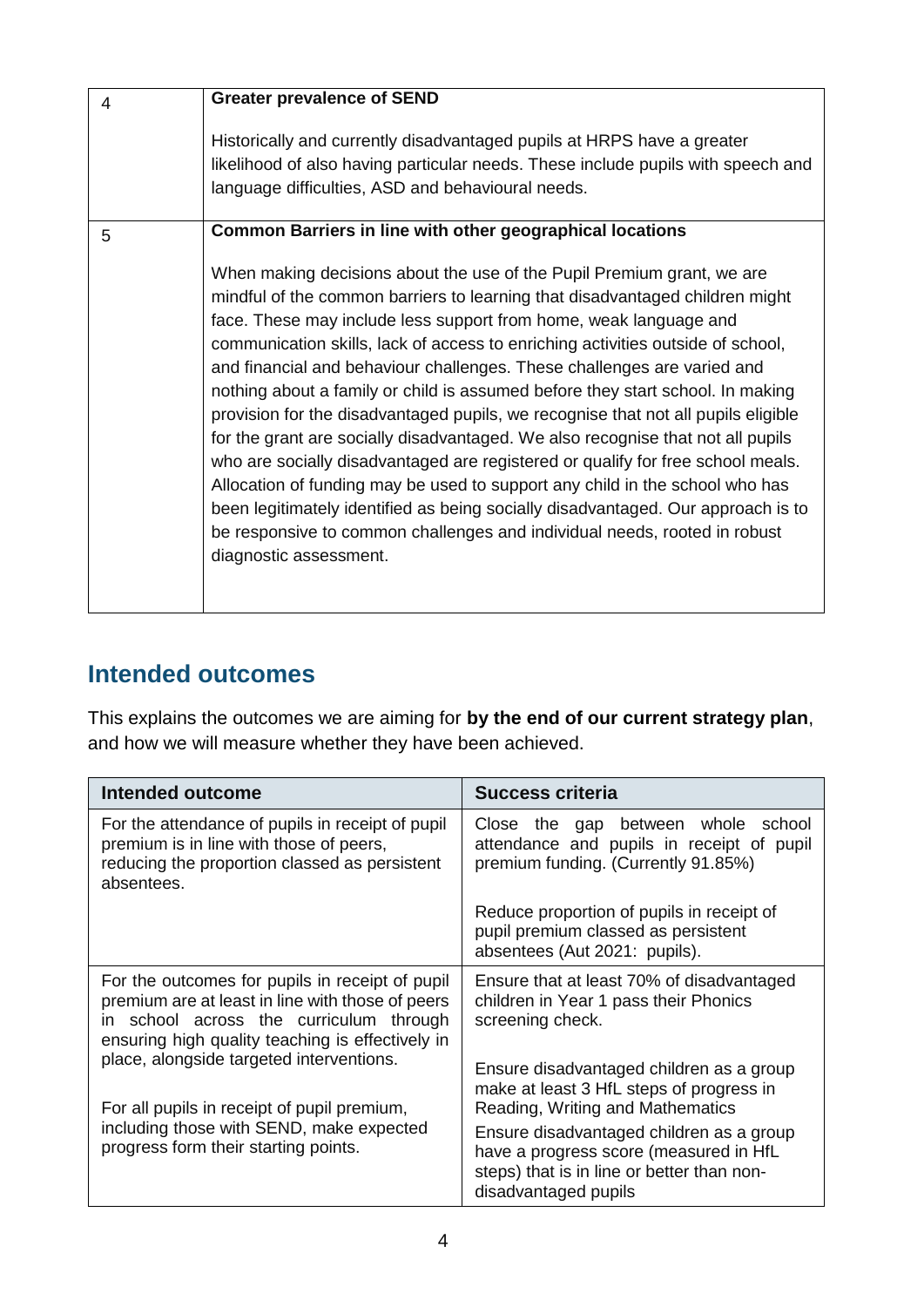| For the well-being needs of all pupils in<br>receipt of pupil premium funding to be met<br>and to ensure they are ready for learning.                                                                         | Children's well-being needs are met and<br>supported to ensure they are attending<br>school more regularly and able to access<br>quality first teaching and targeted<br>interventions where needed to support them<br>in making progress. |
|---------------------------------------------------------------------------------------------------------------------------------------------------------------------------------------------------------------|-------------------------------------------------------------------------------------------------------------------------------------------------------------------------------------------------------------------------------------------|
| For disadvantaged pupils to have priority in<br>their attendance of after school activities,<br>'optional/out of hour's school trips,'<br>sporting/team events and other cultural and<br>sporting activities. | The percentage of disadvantaged pupils<br>attending/participating in events is higher<br>than their 'on role' percentage in the<br>majority of instances.                                                                                 |
| For the percentage of disadvantaged pupils<br>achieving 25 metres in the water to be in line                                                                                                                  | Disadvantaged pupils swim more regularly<br>than other children.                                                                                                                                                                          |
| with national expectations.                                                                                                                                                                                   | Disadvantaged pupils are able to swim<br>competently and proficiently with at least<br>three strokes over a length of 25 metres.                                                                                                          |

# **Activity in this academic year**

This details how we intend to spend our pupil premium (and recovery premium funding) **this academic year** to address the challenges listed above.

#### **Teaching (for example, CPD, recruitment and retention)**

Budgeted cost: £ 20,304

| <b>Activity</b>                                                                                                                                                                                | Evidence that supports this approach                                                                                                                                                                                                                                                                                                                                                                                                                                                                                                                                                                                                                                                                                                                                   | <b>Challenge</b><br>number(s)<br>addressed |
|------------------------------------------------------------------------------------------------------------------------------------------------------------------------------------------------|------------------------------------------------------------------------------------------------------------------------------------------------------------------------------------------------------------------------------------------------------------------------------------------------------------------------------------------------------------------------------------------------------------------------------------------------------------------------------------------------------------------------------------------------------------------------------------------------------------------------------------------------------------------------------------------------------------------------------------------------------------------------|--------------------------------------------|
| <b>Small Classes</b>                                                                                                                                                                           | Throughout the year there have been three small groups<br>for Years 6, 3 and 1. These groups contain fairly high<br>proportions of disadvantaged pupils.                                                                                                                                                                                                                                                                                                                                                                                                                                                                                                                                                                                                               | 1,2,3,4                                    |
| Introduction<br>and training of<br>Little Wandle<br>Letters &<br>Sounds to Key<br>Stage 1 staff to<br>support<br>effective<br>delivery of<br>high-quality<br>phonics and<br>shared<br>reading. | Little Wandle Letters and Sounds Revised is now<br>validated by DfE (June 2021,) Little Wandle Letters and<br>Sounds Revised promotes children's engagement in<br>learning through teacher energy and enthusiasm<br>•extensive interaction between teachers and children in<br>lessons<br>• generous praise and encouragement<br>• building on and celebrating success.<br>Guided reading sessions are included in the scheme and<br>this is supplemented by interventions and extra 1-1 reading<br>practice sessions offered to disadvantaged pupils daily.<br>Phonics approaches have a strong evidence base that<br>indicates a positive impact on the accuracy of word reading<br>(though not necessarily comprehension) particularly for<br>disadvantaged pupils. | 2,4                                        |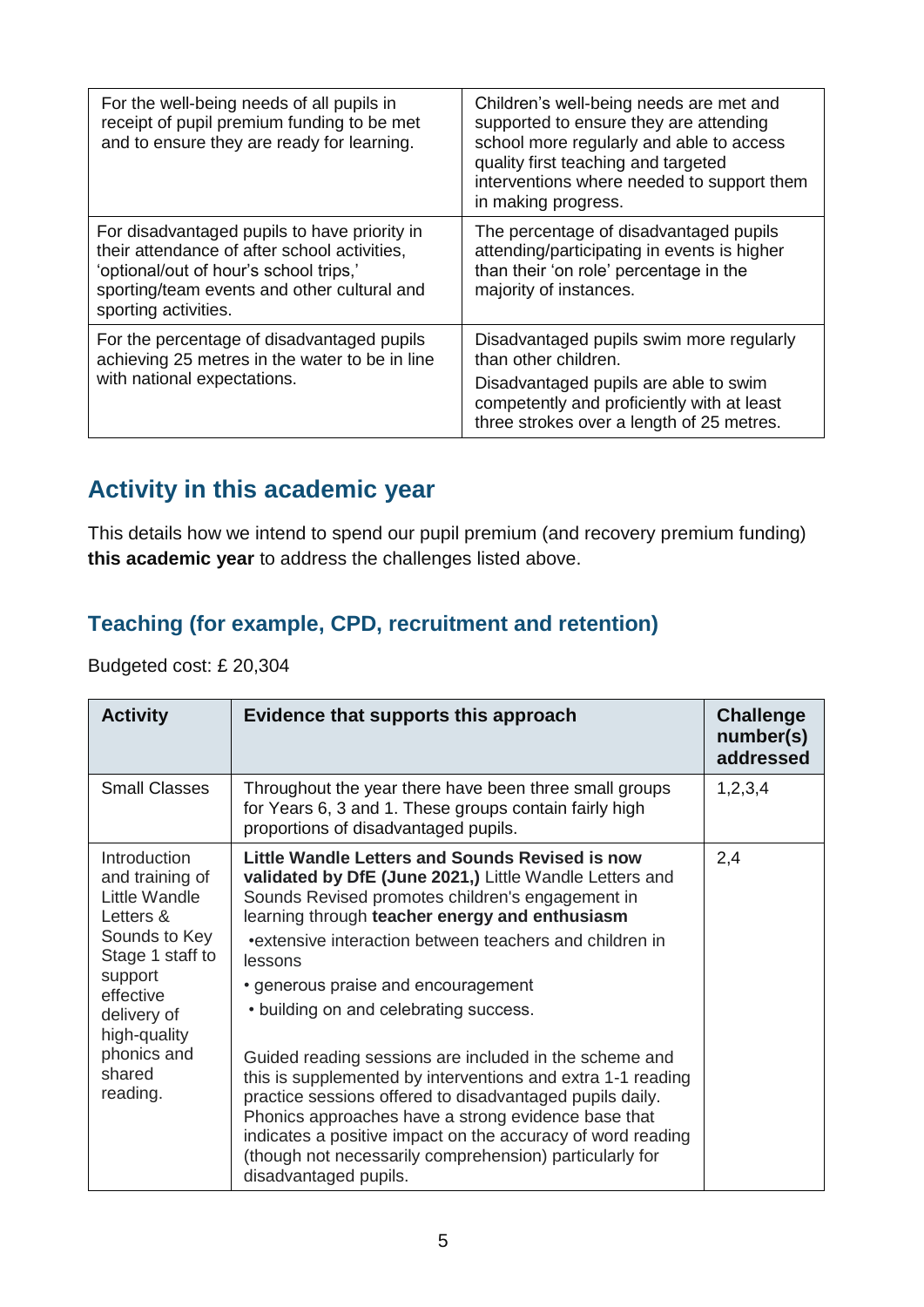| Enhancement<br>of our maths<br>teaching and<br>curriculum<br>planning in line<br>with DfE, EEF<br>and Herts for<br>Learning Hub                                                                                                                             | The DfE non-statutory guidance has been produce in<br>conjunction with the National Centre for Excellence in the<br>Teaching of Mathematics, drawing on evidence-based<br>approaches.<br>https://www.ncetm.org.uk/teaching-for-mastery/mastery-<br>explained/supporting-research-evidence-and-<br>argument/#Notes<br>https://assets.publishing.wervice.gov.uk/government/uploa<br>ds/system/uploads/attachemnt_data/file/1017683/Maths_g<br>uidance KS 1 and 2.pdf<br>The EEF guidance is based on a range of the best<br>available evidence:<br>https://educationendowmentfoundation.org.uk/education-<br>evidence/guidance-reports/maths-ks-2-3                                                                                                                                                                                                                                                                                                                                                                                                                                                                                          | $\overline{2}$ |
|-------------------------------------------------------------------------------------------------------------------------------------------------------------------------------------------------------------------------------------------------------------|--------------------------------------------------------------------------------------------------------------------------------------------------------------------------------------------------------------------------------------------------------------------------------------------------------------------------------------------------------------------------------------------------------------------------------------------------------------------------------------------------------------------------------------------------------------------------------------------------------------------------------------------------------------------------------------------------------------------------------------------------------------------------------------------------------------------------------------------------------------------------------------------------------------------------------------------------------------------------------------------------------------------------------------------------------------------------------------------------------------------------------------------|----------------|
| Improve the<br>quality of social<br>and emotional<br>learning,<br>embedded into<br>routing<br>educational<br>practices and<br>supported by<br>professional<br>development and<br>training for staff.<br><b>New PSHE</b><br>scheme of work-<br><b>JIGSAW</b> | Alongside academic outcomes, social emotional learning<br>interventions have an identifiable and valuable impact on<br>attitudes to learning and social relationships in school.<br>There is extensive evidence associating childhood social<br>and emotional skills with improved outcomes at school and<br>later life (e.g. improved academic performance, attitudes,<br>behaviour and relationships with peers).<br>Jigsaw 3-11 offers a comprehensive Programme for Primary<br>PSHE including statutory Relationships and Health<br>Education, in a spiral, progressive and fully planned scheme<br>of work, giving children relevant learning experiences to<br>help them navigate their world and to develop positive<br>relationships with themselves and others.<br>With strong emphasis on emotional literacy, building<br>resilience and nurturing mental and physical health, Jigsaw<br>3-11 properly equips schools to deliver engaging and<br>relevant PSHE within a whole-school approach. Jigsaw<br>lessons also include mindfulness allowing children to<br>advance their emotional awareness, concentration and<br>focus. | 1,2,3,4,5      |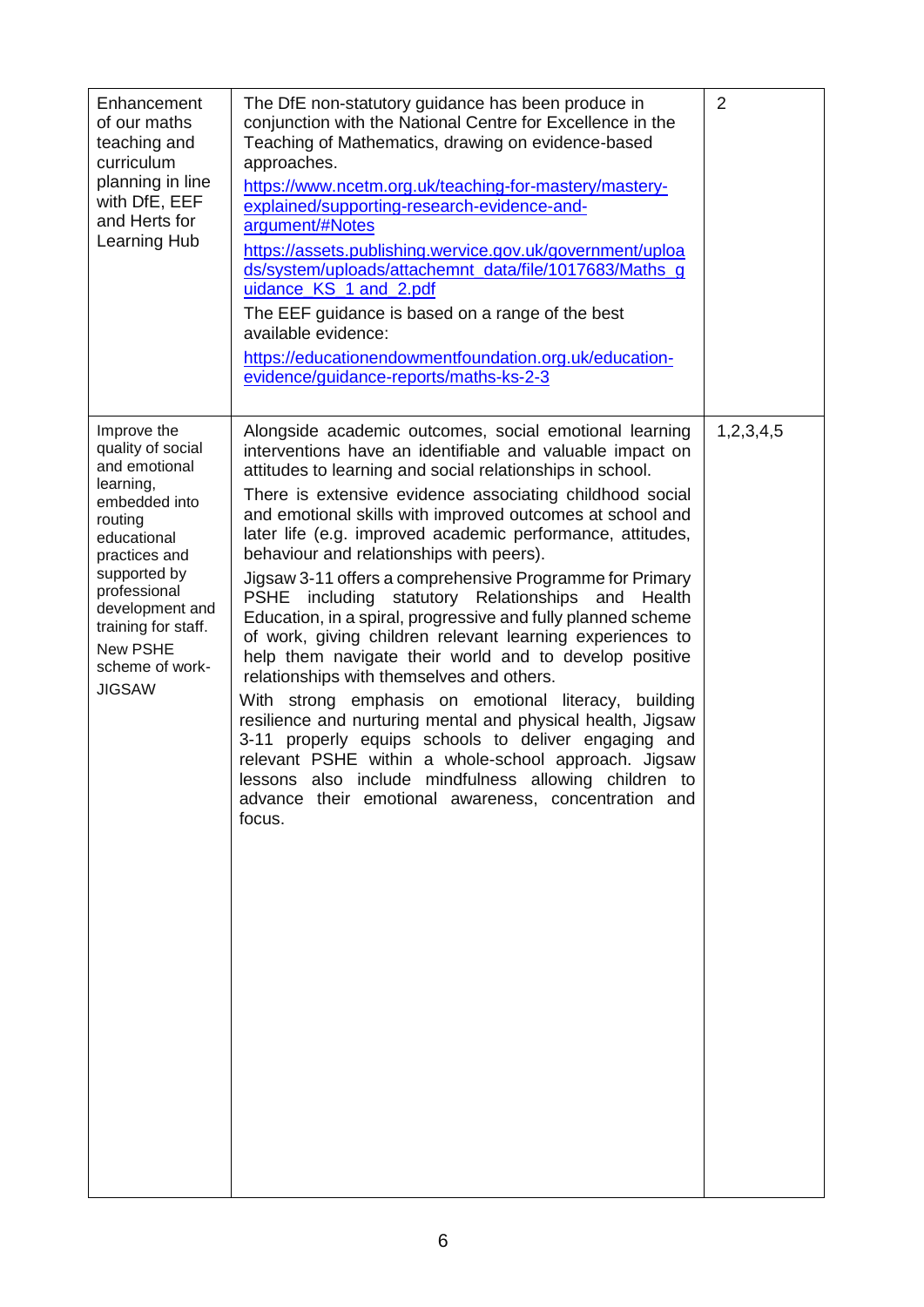### **Targeted academic support (for example, tutoring, one-to-one support structured interventions)**

Budgeted cost: £ 25,019

| <b>Activity</b>                                                                                                                                                                                                | Evidence that supports this approach                                                                                                                                                                                                                                                                                                                                                                                                                                                                                                                                                                                              | <b>Challenge</b><br>number(s)<br>addressed |
|----------------------------------------------------------------------------------------------------------------------------------------------------------------------------------------------------------------|-----------------------------------------------------------------------------------------------------------------------------------------------------------------------------------------------------------------------------------------------------------------------------------------------------------------------------------------------------------------------------------------------------------------------------------------------------------------------------------------------------------------------------------------------------------------------------------------------------------------------------------|--------------------------------------------|
| Reading                                                                                                                                                                                                        | Evidence supports the fact regularly reading and<br>exposure to quality real books boosts children's<br>reading and writing skills. Disadvantaged pupils<br>at Houghton Regis Primary School benefit from<br>1:1 reading and guided reading sessions more<br>frequently than their peers.                                                                                                                                                                                                                                                                                                                                         |                                            |
| <b>Cooking</b><br>Timetabled for small<br>groups of pupils to<br>access every week.<br>Parents invited to<br>sample food,<br>opportunity for children<br>to explain the<br>recipe/method used<br>oracy skills. | Several distinct skill sets are involved in teaching<br>the children how to cook:<br>Understanding kitchen safety<br>Understanding cooking vocabulary<br>Identifying and using cooking tools<br>Reading and following a recipe<br>Preparing for cooking with an emphasis on<br>savoury dishes, and how to apply the principles<br>of healthy eating and good nutrition. We<br>recognise that cooking is an important life skill<br>that will help children to feed themselves and<br>others healthy and affordably, now and in the<br>future, potentially halting - and even reversing -<br>the growth of diet-related illnesses. | 1,2,3,4,5                                  |
| One to one and<br>small group<br>interventions<br>Establish small group<br>Maths and English<br>intervention for<br>disadvantage pupils                                                                        | <b>EEF Toolkit guidance:</b><br>https://educatinendowmentfoundation.org.uk/support-<br>for-schools/school-improvemnt-planning/2-targeted-<br>academic-support<br>'Some pupils may require additional support<br>alongside high-quality teaching in order to make<br>good progress. The evidence indicates that small<br>group and one to one intervention can be a powerful                                                                                                                                                                                                                                                       | $\overline{2}$                             |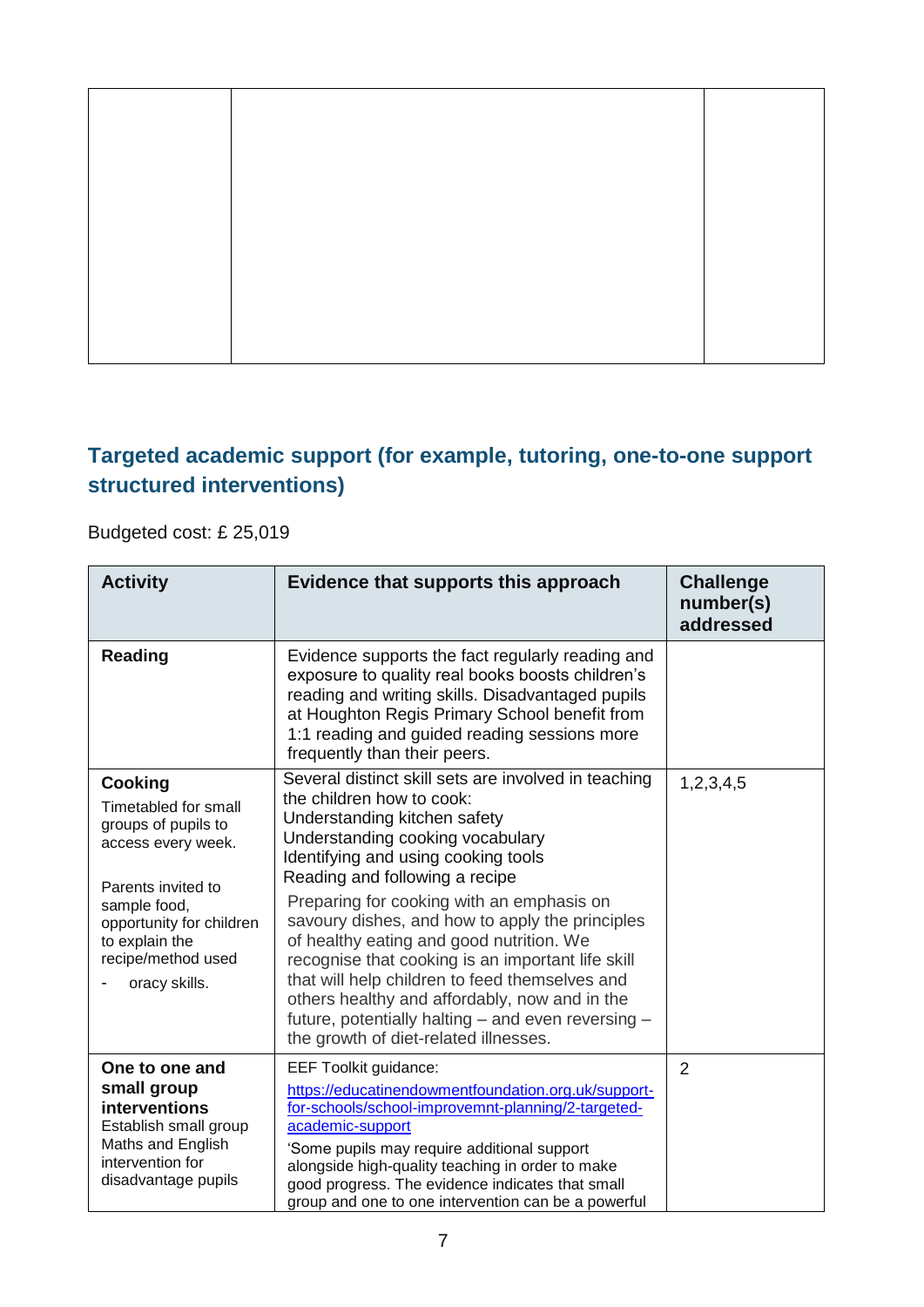| falling behind age-<br>related expectations                                                                                            | tool for supporting these pupils when they are used<br>carefully'.                                                                                                                                                                                                                                                                                                                                                                                                                                                                                                                                                                                                                                                                                                                                                                                                                                                                                                                                                                                                                                                                                                                                                |       |
|----------------------------------------------------------------------------------------------------------------------------------------|-------------------------------------------------------------------------------------------------------------------------------------------------------------------------------------------------------------------------------------------------------------------------------------------------------------------------------------------------------------------------------------------------------------------------------------------------------------------------------------------------------------------------------------------------------------------------------------------------------------------------------------------------------------------------------------------------------------------------------------------------------------------------------------------------------------------------------------------------------------------------------------------------------------------------------------------------------------------------------------------------------------------------------------------------------------------------------------------------------------------------------------------------------------------------------------------------------------------|-------|
| Swimming<br>supporting<br>disadvantaged<br>pupils with<br>funded sessions<br>and swimming<br>attire if required                        | Swimming and the national curriculum<br>Since 1994, swimming and water safety has been<br>a statutory element of the national curriculum for phys-<br>ical education in England. This means that every 11-<br>year old child should leave primary school with the<br>skills to keep themselves safe while enjoying swim-<br>ming with friends and family. Swimming is a vital life<br>skill that is proven to boost both physical and mental<br>wellbeing.<br>We are committed to ensuring that every child who<br>leaves our school is able to swim. Every child in KS2<br>has the opportunity to go every week, extra lessons for<br>children who have not yet met the national curriculum<br>expectation after core swimming lessons, will be of-<br>fered in the Sumer Term. We also offer summer term<br>swimming lessons for Year 2 children. This particularly<br>supports disadvantaged pupils as it means they have<br>less time to 'full behind' or become scared of water. The<br>KS1 swimming provision supports building water confi-<br>dence at an earlier age. Furthermore, in KS2<br>disadvantaged pupils benefit from 'top up' swimming<br>lessons above the provision provided for all pupils. | 2,5   |
| <b>Developing Oracy</b><br>skills in the<br>children<br>Opportunities<br>planned in every<br>lesson for pupils<br>to talk              | Children<br>people<br>experiencing<br>and<br>young<br>disadvantage and poverty: Research consistently<br>finds that children from low-income homes start<br>school with lower language levels than their more<br>advantaged peers, and these gaps grow as children<br>move through school. Of the children who persistently<br>experienced poverty, 75% arrive at school below<br>average in language development. Around 50% of<br>children in some areas of deprivation begin school<br>with delayed language.<br>https://oracy.inparliament.uk/why-oracy-matters                                                                                                                                                                                                                                                                                                                                                                                                                                                                                                                                                                                                                                               | 2,3,5 |
| <b>Summer, Easter</b><br>and October<br><b>Schools</b><br>These provide<br>booster sessions for<br>children during<br>school holidays. |                                                                                                                                                                                                                                                                                                                                                                                                                                                                                                                                                                                                                                                                                                                                                                                                                                                                                                                                                                                                                                                                                                                                                                                                                   |       |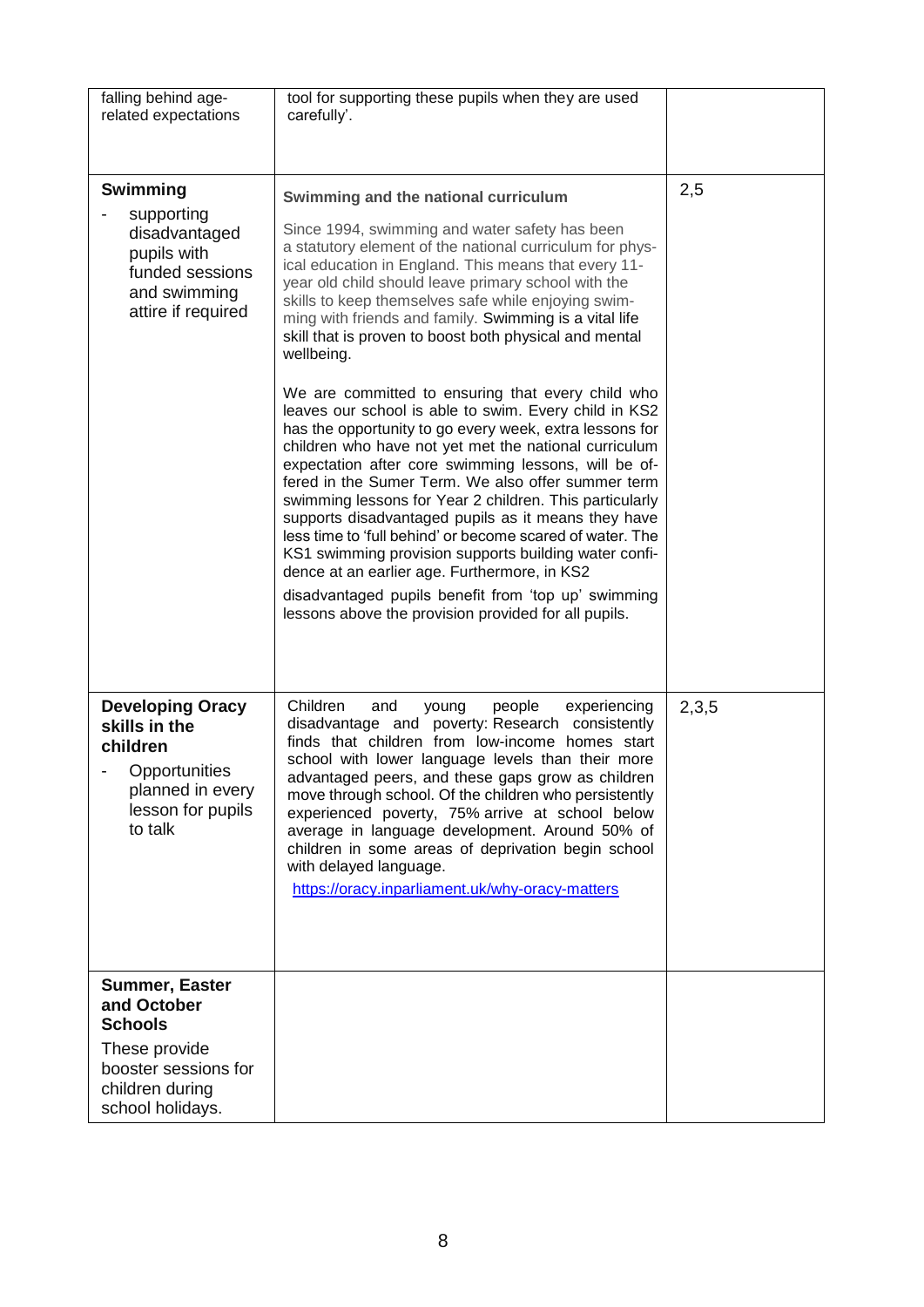### **Wider strategies (for example, related to attendance, behaviour, wellbeing)**

Budgeted cost: £ 11,935

| <b>Activity</b>                                                                                                                                                                                                                                                            | <b>Evidence that supports this</b><br>approach                                                                                                                                                                                                                                                                                                                                                                                                         | <b>Challenge</b><br>number(s)<br>addressed |
|----------------------------------------------------------------------------------------------------------------------------------------------------------------------------------------------------------------------------------------------------------------------------|--------------------------------------------------------------------------------------------------------------------------------------------------------------------------------------------------------------------------------------------------------------------------------------------------------------------------------------------------------------------------------------------------------------------------------------------------------|--------------------------------------------|
| <b>School Trips</b><br><b>Residential Costs</b><br>Funded sporting<br>events<br><b>Music</b>                                                                                                                                                                               | We are mindful of wider pressures on<br>some families and that enrichment<br>opportunities which provide children<br>with cultural capital are not affordable<br>for all. As a school, we are fully<br>committed to supporting our families<br>and to reducing the impact of financial<br>limitations. We supply funded sporting<br>attire to enable disadvantaged pupils to<br>participate in all activities.<br>We fund places for school choir. The | 1,2,3,5                                    |
|                                                                                                                                                                                                                                                                            | choir regularly perform in the<br>community.<br>We provide experiences for all children<br>and these are funded for disadvantaged                                                                                                                                                                                                                                                                                                                      |                                            |
| <b>Funded co-curricular</b><br>clubs and<br>opportunities i.e.,<br>ballet, football,<br>gymnastics and<br>taekwondo.                                                                                                                                                       | pupils e.g. Jeff Rich drumming.<br>Disadvantage children have the first<br>opportunity to join clubs. We fully fund<br>their<br>50%<br>places.<br>Over<br>of<br>our<br>disadvantaged children attend a co-<br>curricular club. We<br>supply funded<br>sporting attire when required to enable<br>disadvantaged pupils to participate in<br>clubs.                                                                                                      | 2,5                                        |
| <b>Family Support</b><br>Worker<br>Pastoral support offered<br>for vulnerable children<br>and families $-$ key<br>support to ensure<br>attendance is<br>maintained and<br>readiness to learn.<br>Reintroduction of fines<br>for unauthorised<br>absence<br>Family drop ins | <b>EEF Guidance about Wider strategies</b><br>focusing on SEL, Well-being and Mental<br>Health.<br>https://educationendowmentfoundation.o<br>rg.uk/support-for-schools/school-<br>improvement-planning/3-wider-strategies                                                                                                                                                                                                                              | 1,2,3                                      |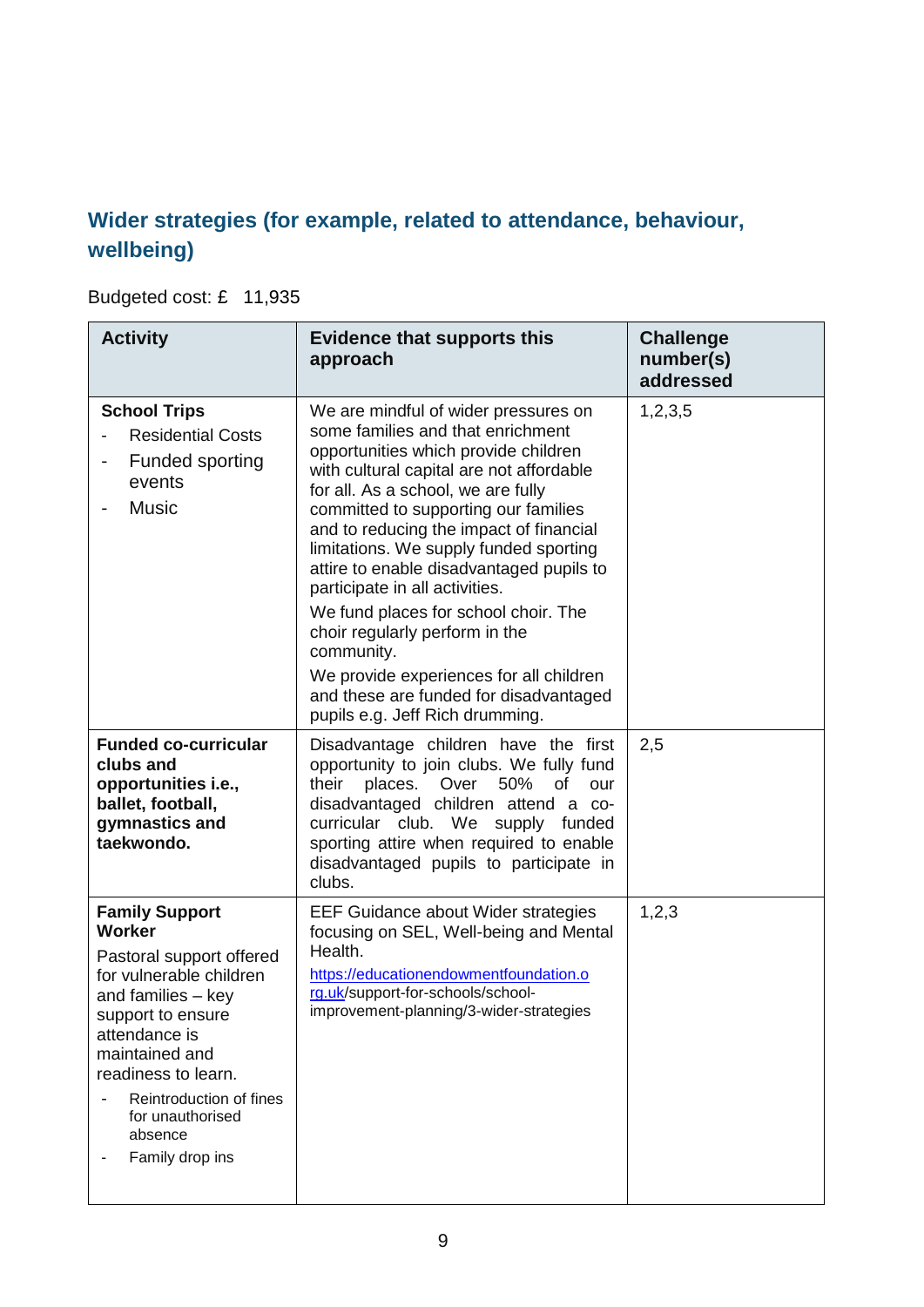| Attendance and<br>monitoring meetings<br>when needed                                                                                                   |  |
|--------------------------------------------------------------------------------------------------------------------------------------------------------|--|
| Well planned<br>transition                                                                                                                             |  |
| arrangement into<br><b>EYFS</b> to ensure<br>nursery and parental<br>engagement identifies<br>'at risk' pupils as, or<br>before, they start<br>school. |  |
| <b>Links with outside</b><br>agencies                                                                                                                  |  |

# **Total budgeted cost: £ 57,258**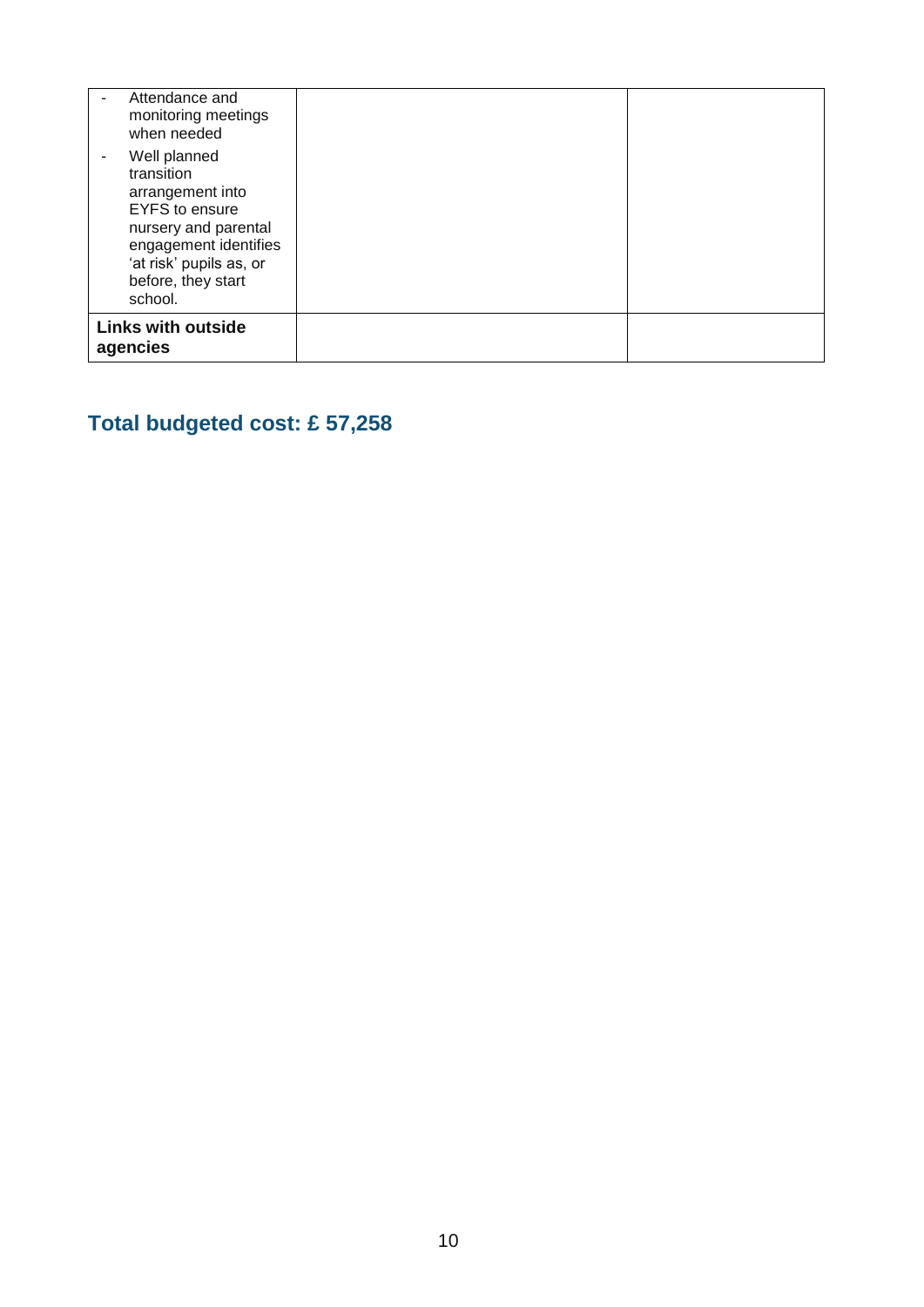# **Part B: Review of outcomes in the previous academic year**

#### **Pupil premium strategy outcomes**

This details the impact that our pupil premium activity had on pupils in the 2020 to 2021 academic year.

*Due to COVID-19, performance measures have not been published for 2020 to 2021, and 2020 to 2021 results will not be used to hold schools to account. Given this, please point to any other pupil evaluations undertaken during the 2020 to 2021 academic year, for example, standardised teacher administered tests or diagnostic assessments such as rubrics or scales.*

*If last year marked the end of a previous pupil premium strategy plan, what is your assessment of how successfully the intended outcomes of that plan were met?* 

Due to covid-19, there is not external data for the end of Y6 and due to enforced periods of school lockdown, teaching and interventions were disrupted in all areas to various degrees.

The majority of our disadvantaged pupils continued to attend school throughout which supported their learning and mitigated against detrimental impact, although they were not always able to benefit from targeted interventions as intended. Assessments were used effectively to identify gaps in learning and where possible, interventions were put in place. In the summer holidays there were headteacher and teacher-led additional catch-up sessions which targeted disadvantaged pupils and those with additional needs across the school. This helped close gaps in pupils' learning. Workbooks were purchased for all children, enabling revision of basic skills.

Despite the disruptions, quality first teaching in Maths and English was further strengthened by embedding HfL planning. Knowledge Organisers across the curriculum, identification of specific vocabulary and clear small learning steps all strengthened teaching for all pupils. Reading corners were added to classrooms and a reading spine created ensuring cultural capital for all children.

We continued to support our disadvantaged children to access wider cultural experiences. All pupils have been able to participate fully in all visits. Some pupils were helped with PE uniform and school uniform. Christmas hampers and gifts were given out to our most vulnerable families from local charities. Lunchtime meals were supplied though our catering service.

### **Externally provided programmes**

*Please include the names of any non-DfE programmes that you purchased in the previous academic year. This will help the Department for Education identify which ones are popular in England*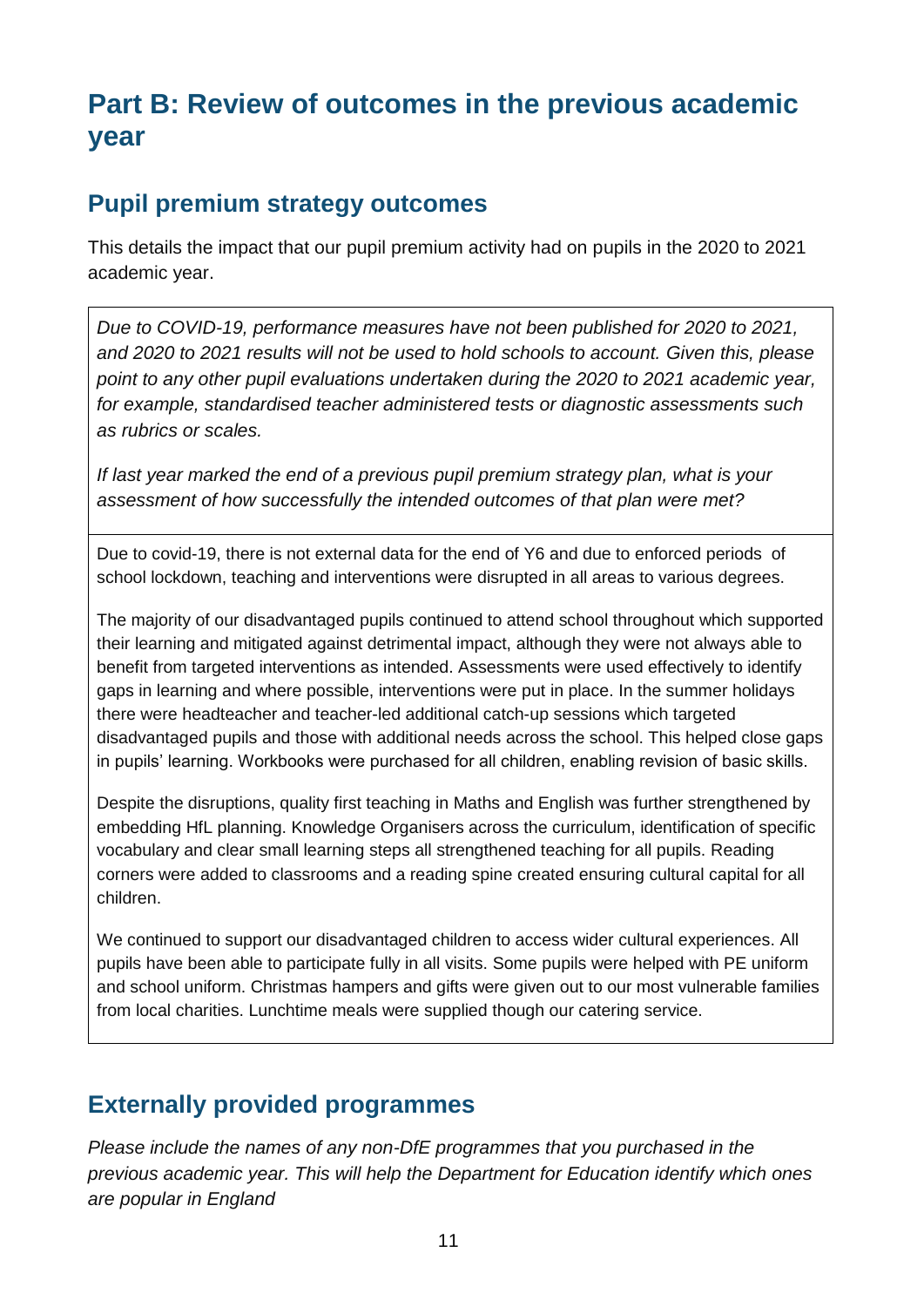| <b>Programme</b>                                                                   | <b>Provider</b>                     |
|------------------------------------------------------------------------------------|-------------------------------------|
| Little Wandle Letters and Sounds                                                   | littlewanderlettersandsounds.org.uk |
| Teach through sport, improving behaviour<br>and attainment with hard to reach boys | Directional CIC                     |

# **Service pupil premium funding (optional)**

*For schools that receive this funding, you may wish to provide the following information:* 

| <b>Measure</b>                                                                    | <b>Details</b> |
|-----------------------------------------------------------------------------------|----------------|
| How did you spend your service pupil<br>premium allocation last academic year?    |                |
| What was the impact of that spending on<br>service pupil premium eligible pupils? |                |